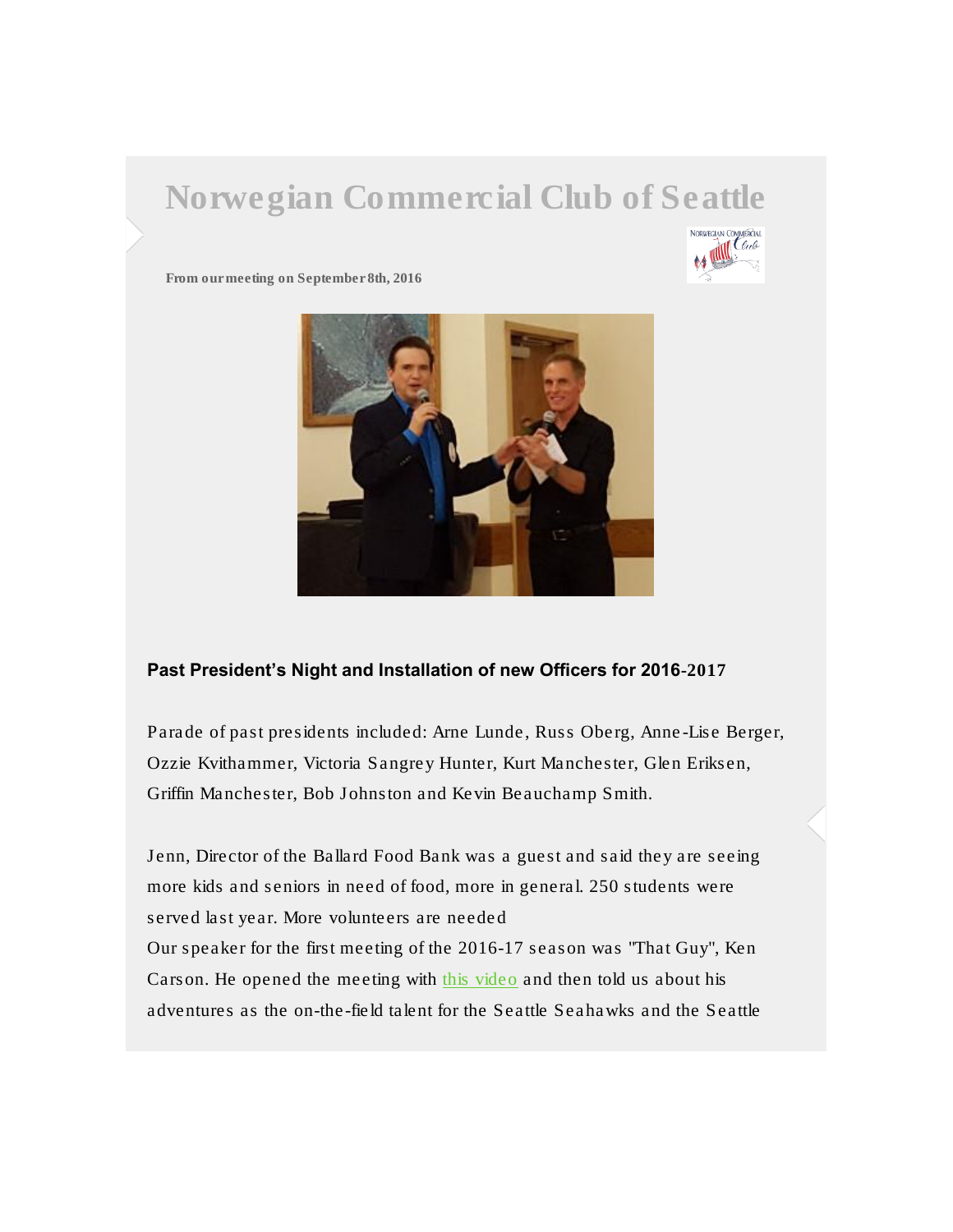Sounders. From Wiener Dog Races, to giving away new cars, and even hosting a series of live training seminars for Alaska Airlines, Ken has pretty much been all over the northwest. Watch for him on the big screen the next time you're watching a game at Century Link Field.

- Ken started in high school as emcee at their talent show.
- He worked with member Tim Hunter at KLSY, as well as the KZOK morning show
- It's his 13th Season with the Seahawks, 8th with the Sounders
- Lived in LA, doing game shows and cartoon voices, including one of the Power Rangers
- He's also a very busy auctioneer!

As for the drawings, Julie Svendsen won the cash jackpot of \$60 but plans to keep working. Corey Nelson won the free dinner and another person got the bottle of amber but dang, I wish someone would have written it down.

Two guests from the Norse Home were on hand and thanked NCC for our continuing support.

The Ski for Light fundraiser is set for Sat Sept 24th @ the lodge with cod/salmon dinner and dancing, tickets are \$25

Our new officers were inducted:

President: Kris Templin

Vice-President: Monica Langfeldt

Secretary: Debbi Larson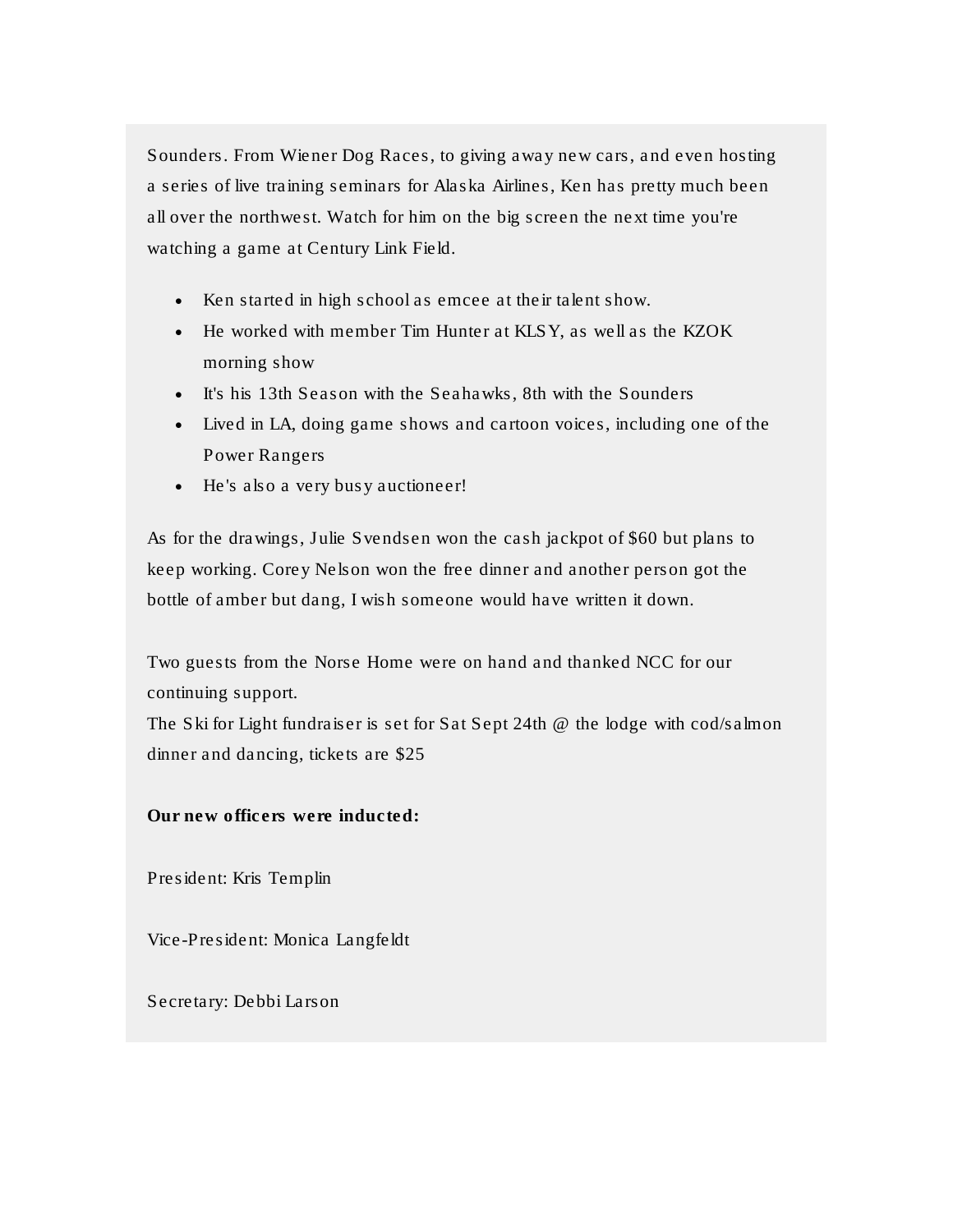#### Co-Treasurer: Ozzie Kvithammer

### Membership Secretary: Brendan Foor

Trustees: (three-year term) to be installed

Griffin Manchester Scott Jacobson Kaylene Robbins Robert Loe Victoria Hunter & Jake Dixon were installed last year and their terms continue.

As for our next meeting this Thursday, September 22nd:

## **Don't miss ALMOST LIVE Producer Bill Stainton & join us to HONOR OUR LIFETIME MEMBERS**

MENU: Roast Pork, Blue cheese potatoes, peas, Yellow Pea Soup & dessert!

Members \$25 (if you pre-register) \$30 for drop in members \$30 for guests or non-paid members \$10 for students (with valid ID)

\$12 for students (with fake ID)

Reservations are recommended. Call the office by Wednesday and leave a message to guarantee your spot: (206) 783-1274